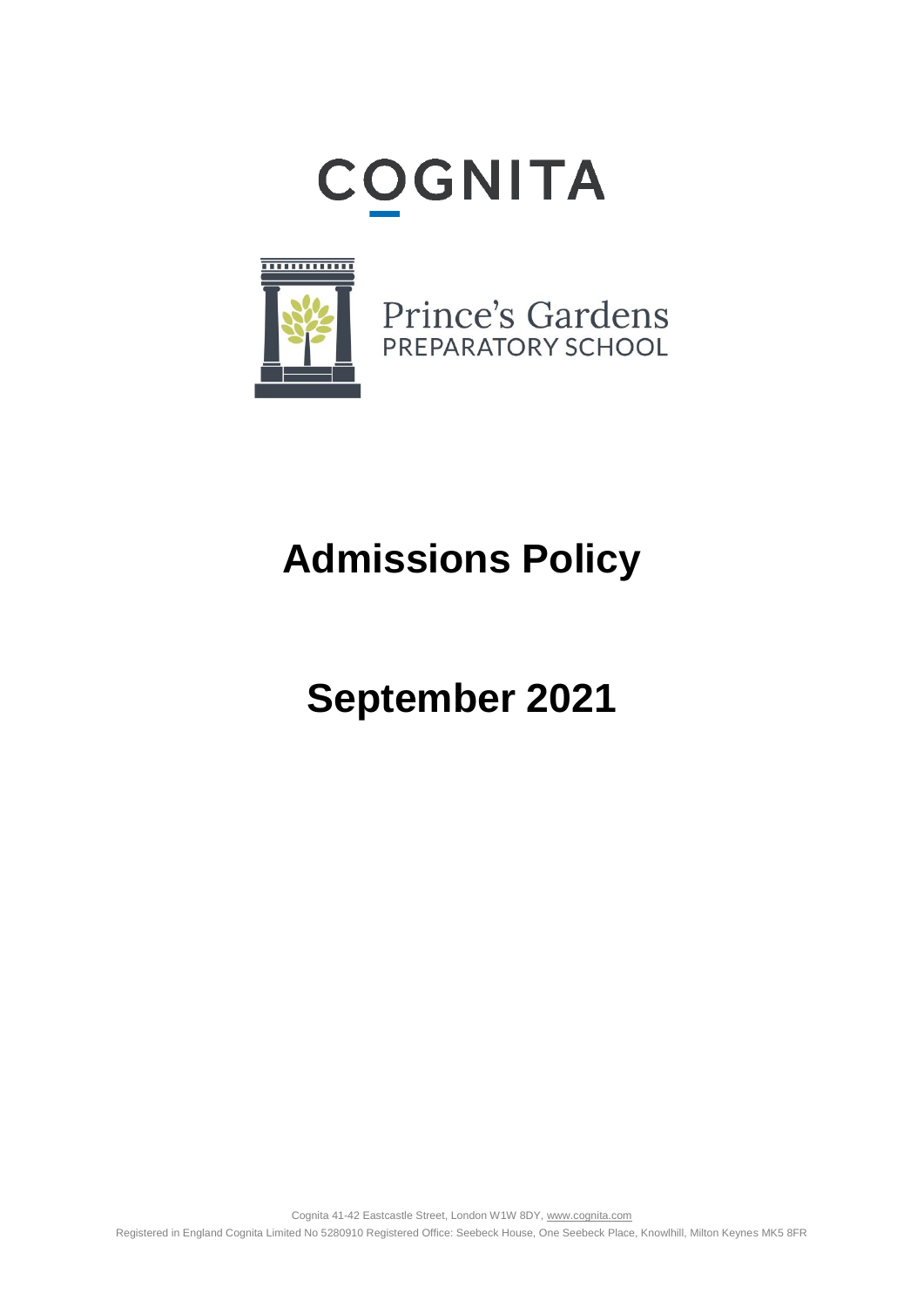### **1 Policy Statement**

We welcome applications for admission from pupils of all backgrounds. This policy applies to all pupils, including those in our Early Years Foundation Stage. We admit pupils with an additional educational need and/or disability provided both parents and school conclude that we can provide appropriately for the child's specific needs.

### **2 Enquiries**

All enquiries and applications should be made to the Admissions Manager. The Admissions Manager will ensure that parents have all the information they need.

### **3 Visits**

3.1 Prospective parents are encouraged to visit to see the school in action. Open days are held on Saturdays twice a year with regular virtual open days each term. Once parents have registered, and it is within 15 months of entry, parents will be invited for a personal tour and an opportunity to meet the Headmistress by the Admissions Manager.

### **4. Registration**

4.1 Following a visit, parents wishing to register their child will need to complete a Registration Form and return it with a payment for the registration fee. The registration fee covers the cost of administering the registration procedure, including the waiting lists and is nonrefundable. Registration is an indication of interest and is not a guarantee of a place.

For the registration purpose, we require sight of:

- 1. An original birth certificate, valid passport, visa and Biometric Residence Permit (BRP) if applicable for the child
- 2. Reports from current school or educational setting (where available)
- 4.2 The school will respond by confirming that the child's name has been placed on the admission list for the relevant term and year. If the year group is fully subscribed, the child will be placed on a waiting list. A place is confirmed once a formal offer has been made by the school and a deposit has been received in return.

### **5. Admission to Early Years: Nursery, Pre-Reception and Reception**

- 5.1 Children are welcomed into the Nursery (following their 3rd birthday), Pre-Reception (the academic year they turn 4) and Reception (the academic year they turn 5). An informal assessment is completed, called a school readiness assessment, to review general development and identify any special educational needs prior to entry. Places are not automatic, in some cases a place will not be offered if we judge that a child's development is below expectation or that they will not flourish in the environment we offer.
- 5.2 To join one of our Early Years classes (Nursery, Pre-Reception or Reception) children will be invited to visit the school for a school readiness assessment. Requests will also be made for any reports from the child's previous educational setting(s). Readiness assessments will be held in the Summer Term 15 months prior to entry and in the Autumn Term in the year prior to entry. Should a registration be received in January to August prior to entry, each child will be assessed on a case by case basis dependent on availability of places.

#### **6. Taster Days**

6.1 We offer Taster Days as an opportunity for children to be assessed to join the school for entry to Year 1 and above.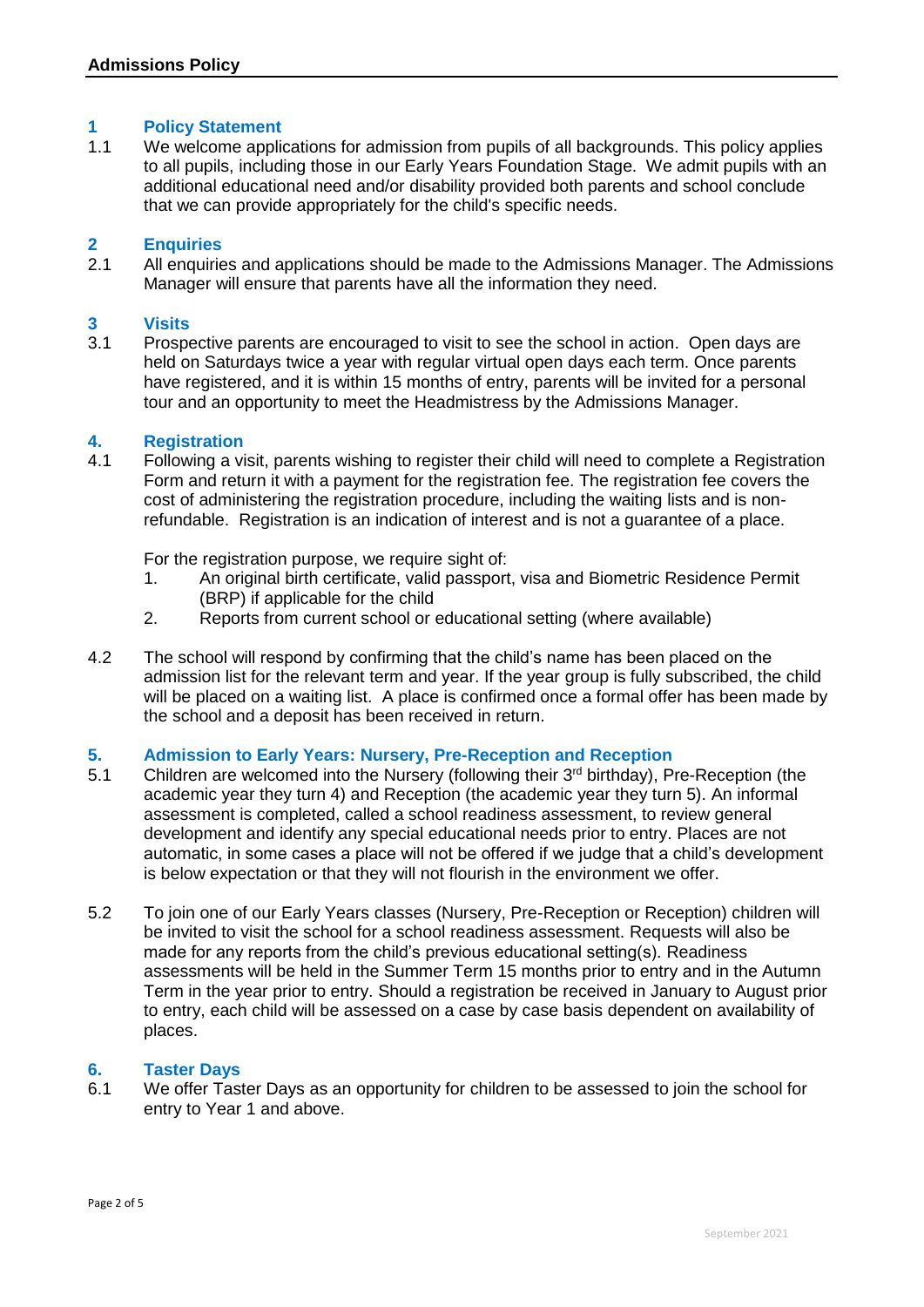### **7 Transition from Pre-Reception to Reception**

7.1 Children from Pre-Reception (age 3-4) transitioning to Reception (age 4-5) have priority over spaces. Where a child has been identified to have specific learning needs in Pre-Reception, the School will assess the ability to meet their needs for transition to Reception during the Spring Term of Pre-Reception and confirm whether a place in Reception will be offered. For families not wishing to transition from Pre-Reception to Reception, the school must receive a full term's notice in writing, as outlined in the Parent Contract, in order not to be liable for fees in lieu of notice.

### **8 Transition through Year Groups**

It is anticipated that all pupils will transition through the school and reap the rewards of the education on offer. Should this prove not to be the case, parents will be informed of any concerns at the earliest opportunity and at the latest before the end of the Spring Term if there appears to be any reason why the pupil may be refused a place in the subsequent year groups. In rare cases it may be that a pupils' progress means that transfer to the next stage of the school is not deemed appropriate.

### **9 Admission to other Year Groups**

- 9.1 Children joining the school are assessed. Children joining the school from Year 3 upwards will complete an online assessment which lasts 1hr and 15 minutes. They will also be invited to join a class for a morning with additional teacher assessment and an interview. For children joing Year 1 and Year 2, children take part in the class activities and experience what it is like to be a pupil of Prince's Gardens Preparatory School. We look at children's social skills as well as their behaviour. Reports from their current education setting need to be provided before the assessment day takes place. Parents are also asked to provide information on the application form about the child's general development, including any identified special educational needs.
- 9.2 Overseas pupils may be required to undertake a language proficiency assessment before a place is offered, plus an online assessment and a video interview.

#### **10 Allocation of Places**

- 10.1 In the event that the number of children registered for any year group exceeds the places available, the following priority will be applied.
	- 1. A sibling of a current pupil
	- 2. The child of a member of staff
	- 3. A sibling of a prospective pupil
	- 4. A sibling of a former pupil
	- 5. Those for whom Prince's Gardens was their first choice
	- 6. Results obtained in standardised tests (if applicable)
	- 7. Another relative of an existing pupil
	- 8. Another relative of a former or prospective pupil
	- 9. A child who has been on the registration list for the longest time

#### **11. Offer**

11.1 The parents of each applicant will be informed within two weeks of their child's assessment whether a place is available. The school will not be obliged to state its reasons for declining a request for admission.

### **12 Waiting List**

If no place is available, parents may place their child's name on the waiting list for the school. The school cannot guarantee when a place may become available.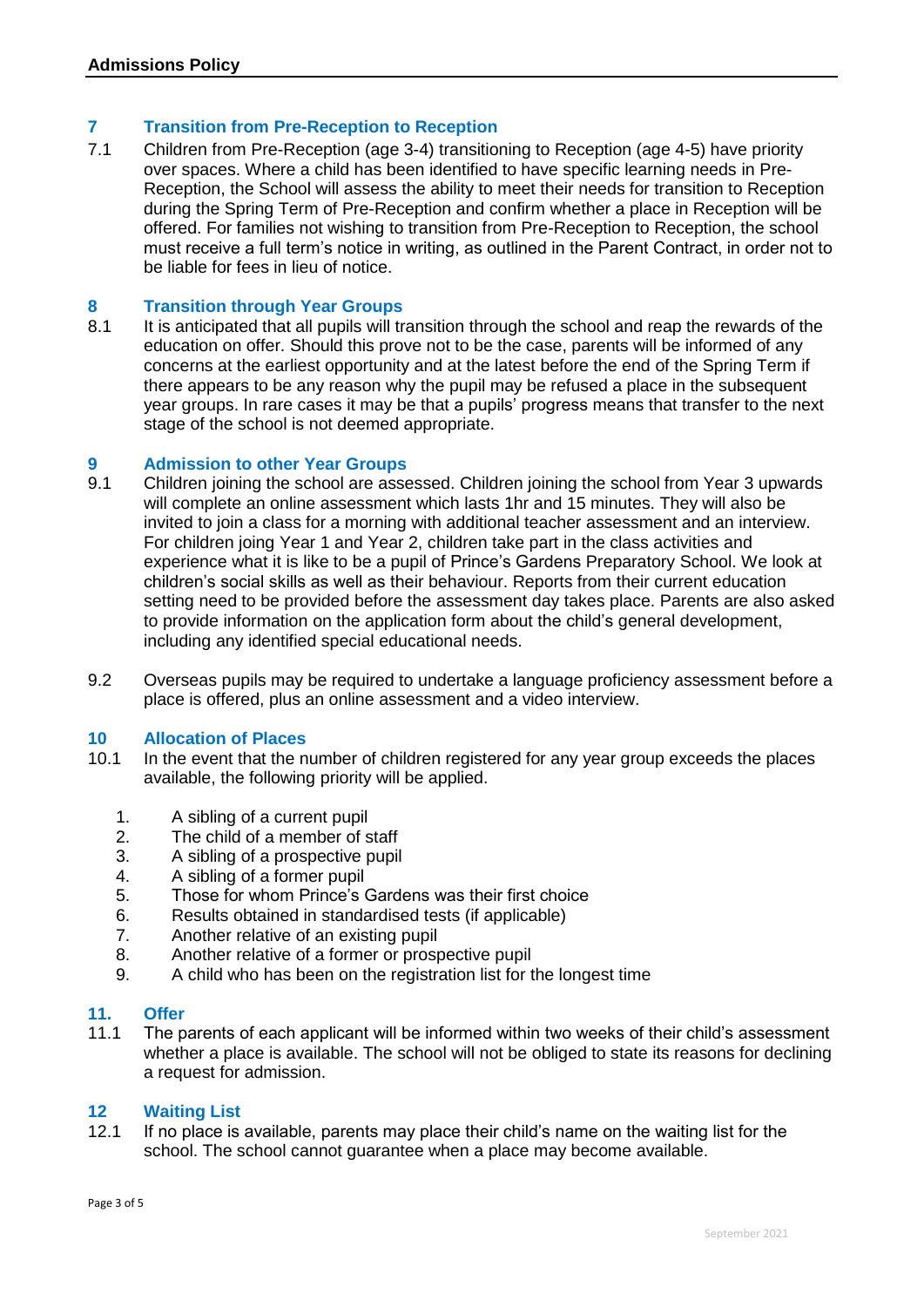### **13 Appeal**

There is no appeal process for admission to the school. The decision of the Headmistress is final.

#### **14 False Information**

14.1 Where the school has made an offer of a place on the basis of a fraudulent or intentionally misleading application, which has effectively denied a place to a child with a stronger claim, the offer of a place will be withdrawn.

#### **15 Overseas Pupils/Pupils with English as an Additional Language**

15.1 We welcome pupils from a wide variety of cultural backgrounds, including overseas pupils and those with English as an additional language (EAL). Children entering the School must have an appropriate working knowledge of English and parents must be committed to supporting further English study at their cost, if necessary.

### **16 Equality**

- 16.1 The school pays due regard to the Equality Act 2010 and reasonable adjustments are made for pupils with special educational needs and/or disabilities.
- 16.2 Subject to our entry requirements being met, we welcome pupils with special educational needs or physical disabilities. We advise parents of children with special educational needs and/or physical disabilities to discuss their child's requirements with the school before registering for a place. This will enable the school to determine whether the school can make reasonable adjustments to ensure that the child can flourish as a learner. Where necessary, parents will be asked to provide a copy of an Educational Psychologist's report or a medical report and the school may need to discuss provision with external agencies. The cost of such reports is the responsibility of the parent. Where specific provision is required, parents may be asked to pay an additional charge to meet these needs (staffing and/or resources). In some cases, the school may receive funding from the local authority to provide additional support.

### **17 Admissions Register**

The school maintains an Admissions Register in line with regulatory requirements. See Admission, Attendance and Children Missing From Education Policy for further details of statutory requirements.